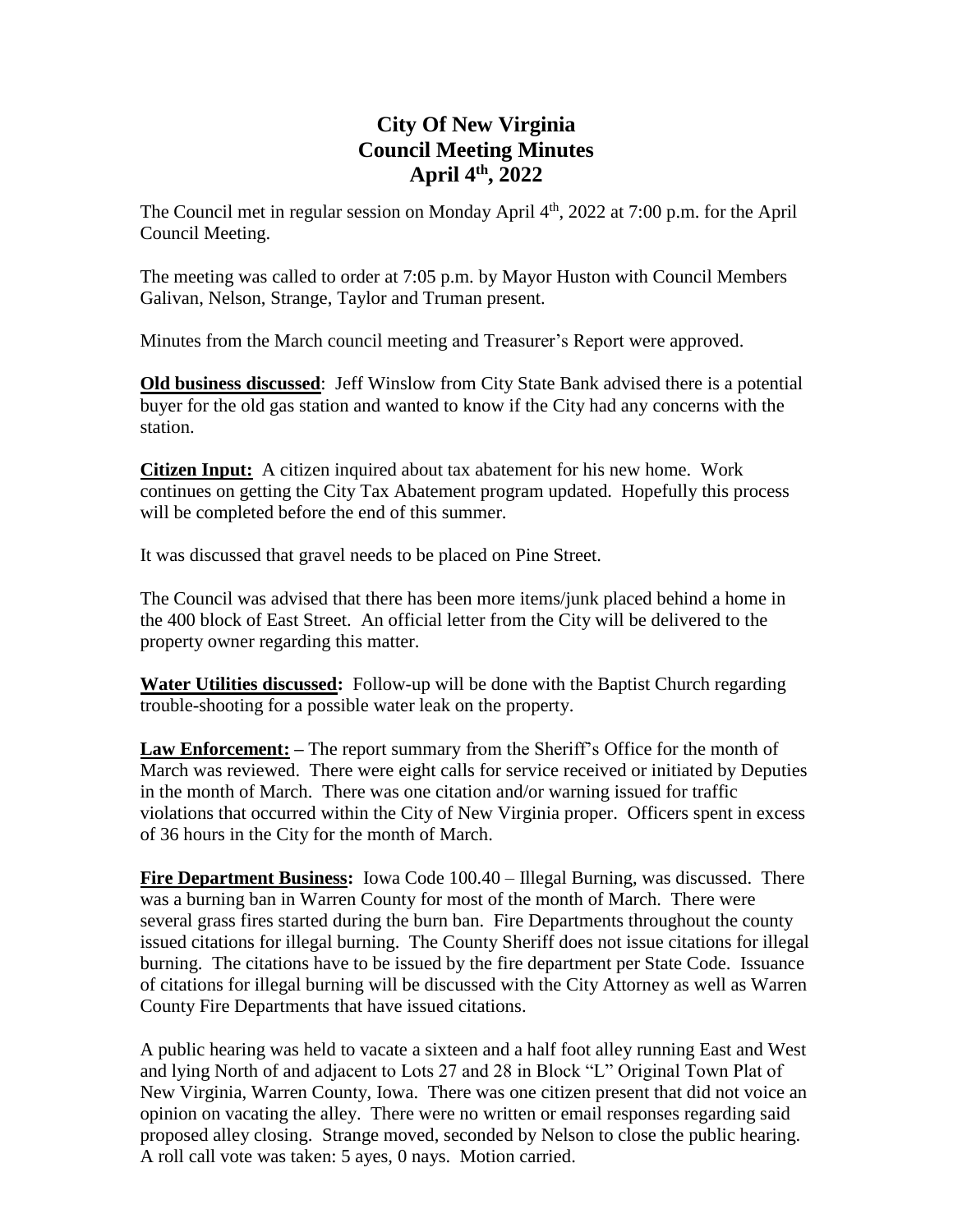Nelson moved, seconded by Taylor to vacate and sale a sixteen and a half foot alley running East and West and lying North of and adjacent to Lots 27 and 28 in Block "L" Original Town Plat of New Virginia, Warren County, Iowa. A roll call vote was taken: 5 ayes, 0 nays. Motion carried.

A public hearing was held for the first reading of Ordinance #115 – ORDINANCE VACATING AN ALLEY WITHIN THE CORPORATE LIMITS OF THE CITY OF NEW VIRGINIA, IOWA. There was one citizen present that did not voice an opinion regarding the first reading of Ordinance #115. There were no written or email responses regarding Ordinance #115. Truman moved, seconded by Galivan to close the public hearing. A roll call vote was taken 5 ayes, 0 nays. Motion carried.

Taylor moved, seconded by Nelson to approve the first reading of Ordinance  $\#115 - AN$ ORDINANCE VACATING AN ALLEY WITHIN THE CORPORATE LIMITS OF THE CITY OF NEW VIRGINIA, IOWA. A roll call vote was taken: 5 ayes, 0 nays. Motion carried.

A public hearing was held to pass & approve Resolution 2022-05 – A RESOLUTION PROPOSING DISPOSAL OF AN INTEREST IN REAL PROPERTY BY SALE. There was one citizen present that did not voice an opinion regarding said Resolution. There were no written or email responses regarding said Resolution. Strange moved, seconded by Truman to close the public hearing. A roll call vote was taken: 5 ayes, 0 nays. Motion carried.

Nelson moved, seconded by Truman to pass  $\&$  approve Resolution 2022-05 – A RESOLUTION PROPOSING DISPOSAL OF AN INTEREST IN REAL PROPERTY BY SALE. A roll call vote was taken: 5 ayes, 0 nays. Motion carried.

A public hearing was held to vacate a twelve foot alley running East and West and lying North of and adjacent to Lots 3, 10, 11, & 12 in Davidson's Addition to the Town of New Virginia, Warren County, Iowa AND, the twelve foot alley running North and South and lying East of and adjacent to Lot 12 in Davidson's Addition to the Town of New Virginia, Warren County, Iowa. There was one citizen present in favor of vacating the alley. There were no written or email responses regarding said proposed alley closing. Taylor moved, seconded by Galivan to close the public hearing. A roll call vote was taken: 4 ayes, 0 nays, 1 abstained. Motion carried.

Truman moved, seconded by Taylor to vacate and sale a twelve foot alley running East and West and lying North of and adjacent to Lots 3, 10, 11, & 12 in Davidson's Addition to the Town of New Virginia, Warren County, Iowa AND, the twelve foot alley running North and South and lying East of and adjacent to Lot 12 in Davidson's Addition to the Town of New Virginia, Warren County, Iowa. A roll call vote was taken: 4 ayes, 0 nays, 1 abstained. Motion carried.

A public hearing was held for the first reading of Ordinance #116 – ORDINANCE VACATING ALLEYS WITHIN THE CORPORATE LIMITS OF THE CITY OF NEW VIRGINIA, IOWA. There was one citizen present in favor of the first reading of Ordinance #116. There were no written or email responses regarding Ordinance #116.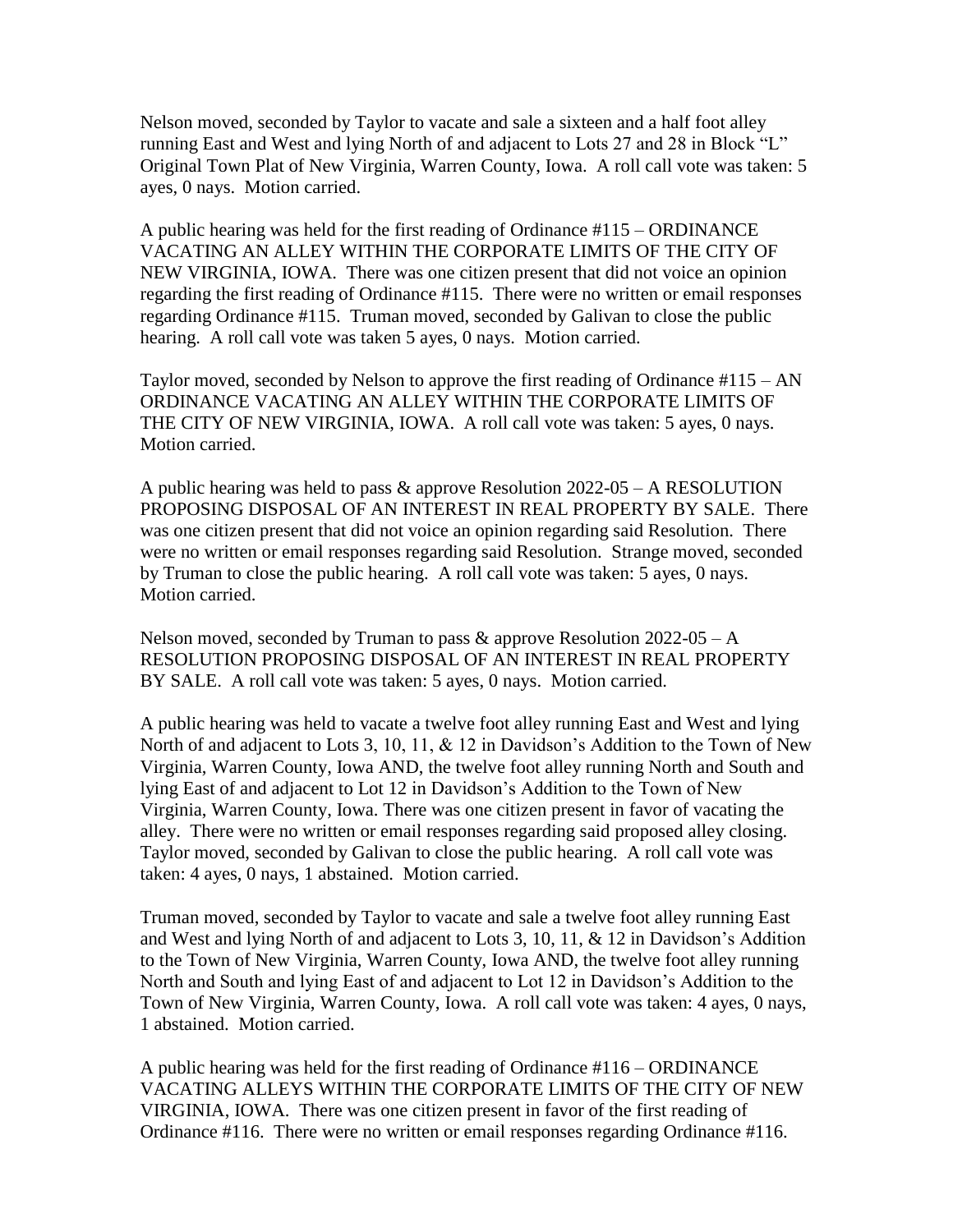Truman moved, seconded by Taylor to close the public hearing. A roll call vote was taken 4 ayes, 0 nays, 1 abstained. Motion carried.

Strange moved, seconded by Taylor to approve the first reading of Ordinance  $\#116 - AN$ ORDINANCE VACATING AN ALLEY WITHIN THE CORPORATE LIMITS OF THE CITY OF NEW VIRGINIA, IOWA. A roll call vote was taken: 4 ayes, 0 nays, 1 abstained. Motion carried.

A public hearing was held to pass & approve Resolution 2022-06 – A RESOLUTION PROPOSING DISPOSAL OF AN INTEREST IN REAL PROPERTY BY SALE. There was one citizen present that was in favor of said Resolution. There were no written or email responses regarding said Resolution. Galivan moved, seconded by Taylor to close the public hearing. A roll call vote was taken: 4 ayes, 0 nays, 1 abstained. Motion carried.

Taylor moved, seconded by Truman to pass  $\&$  approve Resolution 2022-06 – A RESOLUTION PROPOSING DISPOSAL OF AN INTEREST IN REAL PROPERTY BY SALE. A roll call vote was taken: 4 ayes, 0 nays, 1 abstained. Motion carried.

The City received four mowing bids for the 2022 mowing season. After reviewing and discussing the four bids, Strange moved, seconded by Truman to accept and approve the bid of Ross Baughman for the 2022 mowing season: mowing city parks, fire station, library, Hen House, welcome signs, City Right of Way southeast corner of Broadway & Border St at \$400.00/month. GAMP east half at \$400.00/month; west half of GAMP at \$250.00/month. A roll call vote was taken: 4 ayes, 1 nay. Motion carried.

The current city budget and fund balances were reviewed. There will need to be at least one budget amendment to the proprietary (Water Utilities) function of the current city budget.

### **GAMP FINANCIAL UPDATE April 4, 2022**

We have several rentals within the next two months. The Committee has sent out sponsor letters for the 2022 truck pull. We have started receiving those funds.

### **NEW VIRGINIA PLAYGROUND COMMITTEE UPDATE**

The bricks will be delivered to the engraving company within the next couple of weeks. We are still working with Dustin Reese at Ted Lare Building, Inc. for a list of ideas for the memorial tree. We hope to have this purchased and set in place this spring. Our account balance is \$2675.82.

### **KEEP IOWA BEAUTIFUL PROGRAM**

The account balance is \$2,955.82. KIB monthly meeting is scheduled for Wednesday April 6, 2022.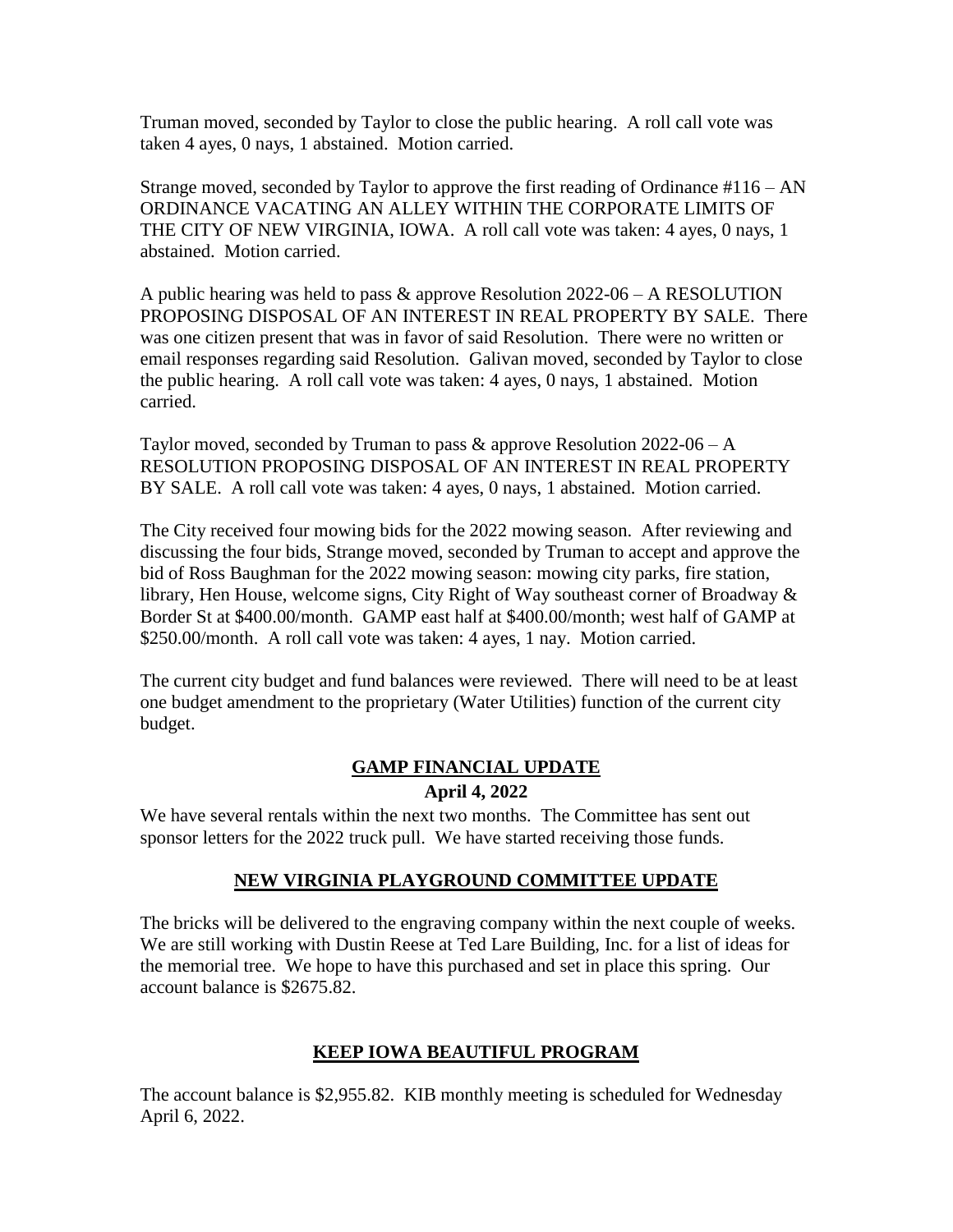Keep Iowa Beautiful Committee held their  $2<sup>nd</sup>$  Kite Flying event on March  $20<sup>th</sup>$ . This was a great success again this year.

The artwork for the windows above the Depot Restaurant continues to be worked on.

The flower bed in the southwest corner of Old Settlers Park will be re-worked. Landscaping bricks have been purchased.

The banners will be placed back on the poles this spring, hopefully in May.

Discussion was held regarding disbursement of left over funds from the New Virginia Area Development Corporation. The City Attorney will be consulted to see if the funds can be disbursed to various committees and groups that are affiliated with the City or are a 501(c)3 organization.

The Council reviewed two draft letters to citizens regarding unlicensed and unleashed/loose running dogs. The letters will be delivered to the dog owners by a Warren County Deputy.

There will also be a letter delivered by a Warren County Deputy to a property owner that has two unlicensed/junk vehicles.

There was discussion in regards to filling a hole with rock at West Street and Broadway.

Per the Warren County Budget Director, the 2022-23 City Budget will have to have another public hearing process including publication of the public hearing and approval of the budget by resolution. This is because the public hearing for the budget was published before the Maximum Tax Levy Rate was approved. It is planned to have a special meeting on Saturday April 23rd, 2022 to re-approve the 2022-23 city budget.

Mayor Huston received two letters from Interstate 35 3rd graders thanking him for his service as Mayor to our community. Mayor Huston wrote a letter back to the  $3<sup>rd</sup>$  grade class thanking and encouraging them.

Nelson moved, seconded by Taylor to approve payment of all City bills. A roll call vote was taken: 5 ayes, 0 nays. Motion carried.

With no further business to come forth, Truman moved, seconded by Taylor to adjourn meeting. A roll call vote was taken: 5 ayes, 0 nays. Motion carried. Meeting adjourned at 8:45 p.m. The May council meeting is scheduled for Monday May 2<sup>nd</sup>, 2022 at 7:00 p.m**. May meeting date – Monday May 2nd , 2022 at 7:00 p.m.** 

Jennife Baughman

Jennifer Baughman, City Clerk